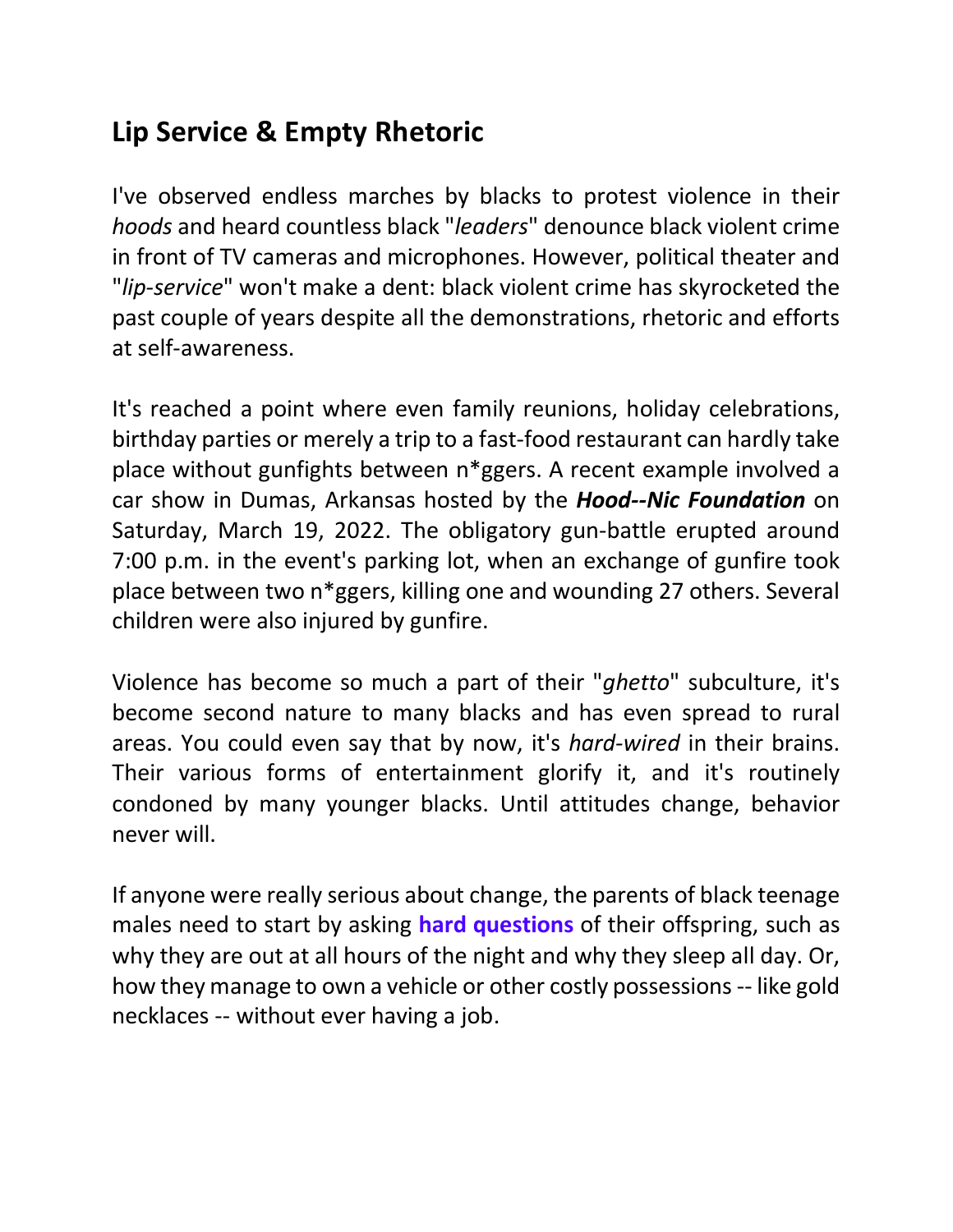It would also require those who are capable of doing so to monitor their teenage **son's** *social media* **page**, and not turn a blind eye to photos of their grinning sons, flashing guns and large wads of money on *Facebook* or other social media platform. If they can't do it themselves, they should find someone to do the search for them.

Parents of black teenagers should consider asking why other teens are **frequent visitors** to their home, but those visits only last for a few minutes and then their visitors hurriedly leave. They might also ask why their sons always seem to be "*flush*" with cash afterwards. They should no longer turn a blind eye to occasions when their teenager is obviously "*high*."

In the event that police come looking for any of their sons, *baby-daddies* or boyfriends -- in order to serve an arrest warrant -- they must start cooperating with police and **stop harboring** or **financially supporting fugitives** from justice. Black males often make "*accessories*" of gullible women by dragging them into their criminal activities to help obscure their crimes from law enforcement.

Parents might also start asking their wards why they constantly **wear the same color** when they leave the house, and so often seem to be **running with obvious gang-members** who also wear the same color.

Blacks need to break tradition and start cooperating with police by **reporting the details of violent crimes**. I'm not suggesting they endanger themselves, but they need to become more willing to provide police with details of crimes they've witnessed, especially violent crimes that seem to have no identifiable witnesses. They could do so anonymously.

Finally, when police are compelled to use deadly force against an armed, black career criminal, they should avoid participating in **violent and**